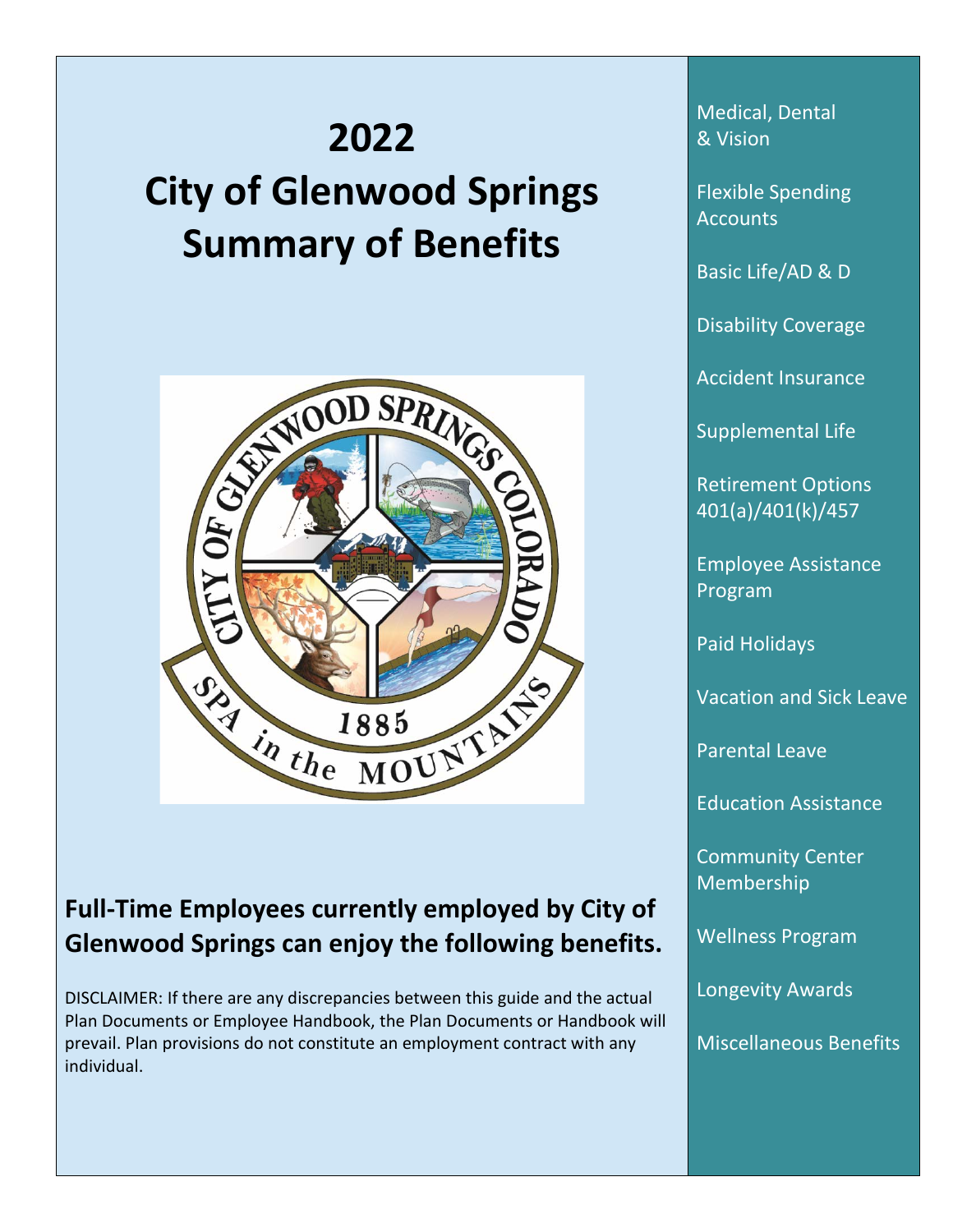#### **TABLE OF CONTENTS**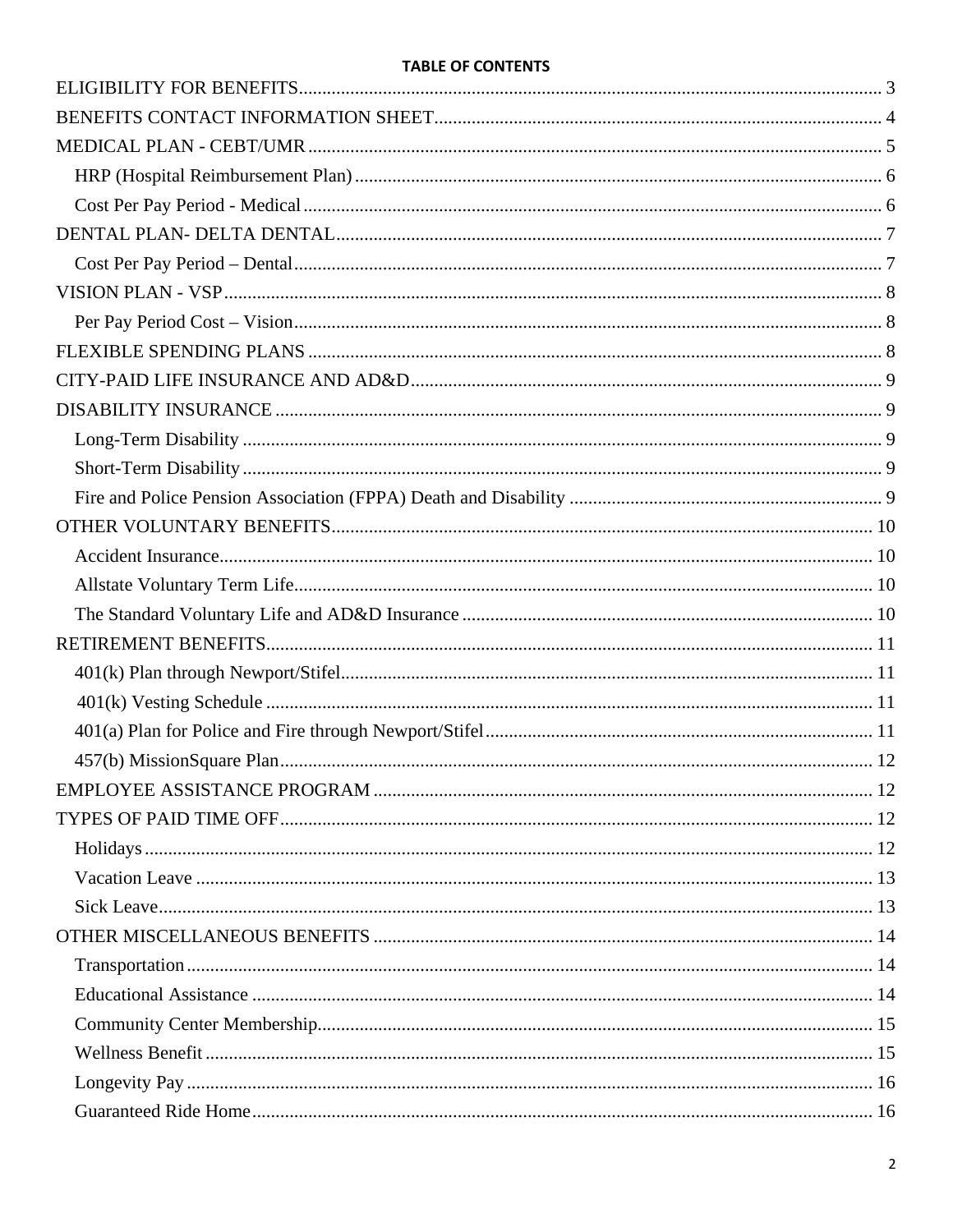# <span id="page-2-0"></span>ELIGIBILITY FOR BENEFITS

As a full-time employee, you are eligible for a wide variety of benefits including medical, dental, and vision insurance.

Employees will make their elections upon their date of hire. Changes to their choices may be submitted within thirty days of the hire date. A spouse or domestic partner, along with any legally adopted or biological children up to the age of 26 are also eligible as dependents for plan enrollment. To enroll eligible dependents, you will need to provide proof of eligibility such as a marriage certificate, affidavit of common law marriage, or birth or adoption certificates for children. Copies of dependents' social security cards or their social security numbers are also needed to enroll.

Other than our voluntary life insurance, we have non-taxable benefits under the IRS Code Section 125. This means your benefits are deducted from your paycheck as pre-tax contributions.

Medical, dental, vision, life, accident, flexible spending accounts, and disability coverage are effective the first day of the month following new hire enrollment. 401(k) contributions begin six months after the first day of the month following your full-time hire or rehire date, and 401(a) and FPPA contributions begin immediately upon hire. The 457(b)-retirement plan may be added or dropped at any time.

Every year you will have the opportunity to makes changes to your benefit elections during open enrollment, held during the fall, for changes that become effective January 1st of the following year. Otherwise, you must have a qualifying life event to change your benefit elections.

Life events for dropping coverage include an employee or dependent gaining other coverage, divorce, child turning 26, or a death. Events for adding dependents or making changes to existing coverages include a marriage, birth or adoption, or employee or dependent losing their primary insurance coverage. **Life events require supporting documentation and must be submitted within thirty days of the qualifying event, otherwise they may be denied.**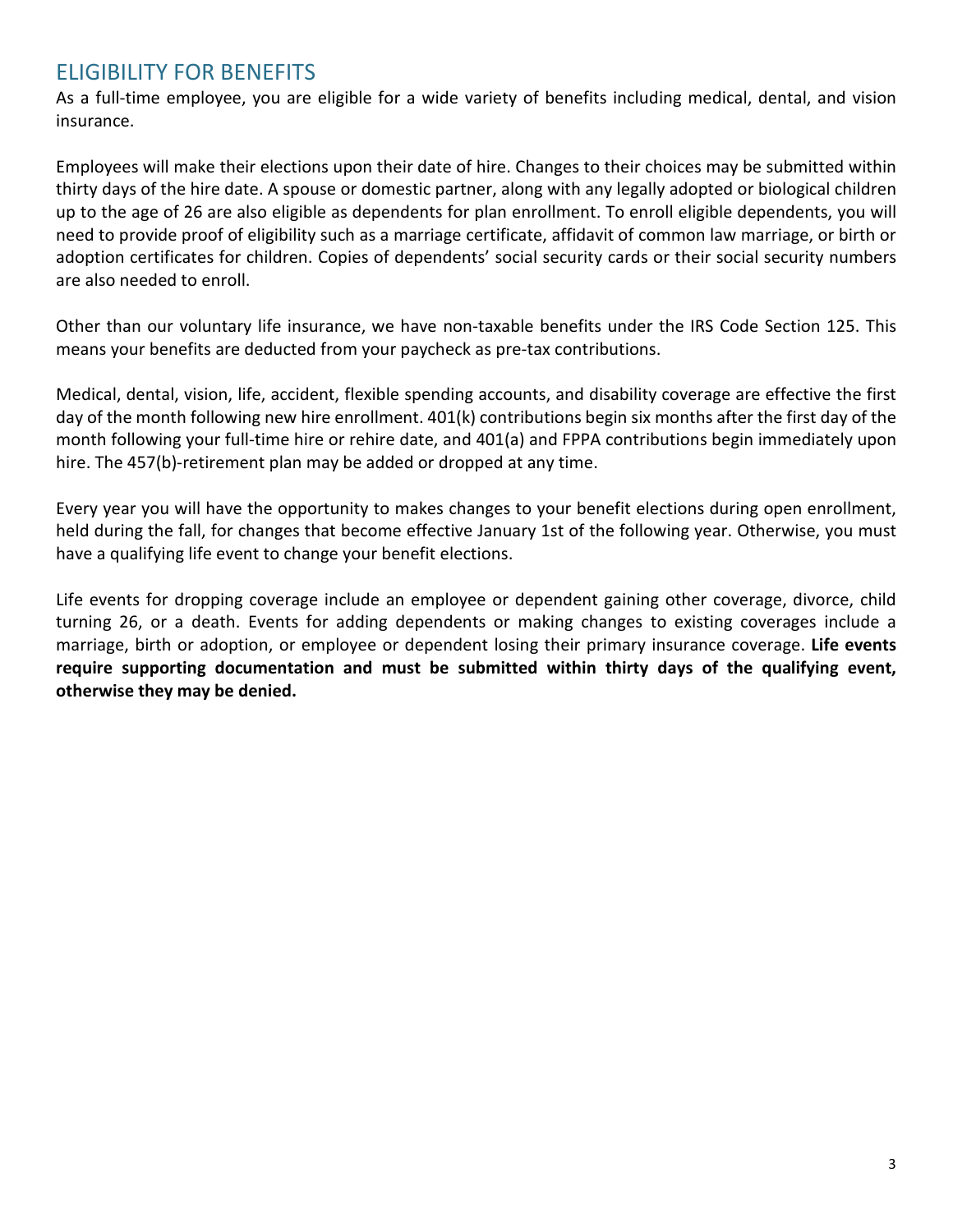# <span id="page-3-0"></span>BENEFITS CONTACT INFORMATION SHEET

| <b>Benefit</b>                                             | Company                                                       | Plan ID                                                 | <b>Telephone</b> | <b>Options</b>                                                                                   | Website                                                                  |
|------------------------------------------------------------|---------------------------------------------------------------|---------------------------------------------------------|------------------|--------------------------------------------------------------------------------------------------|--------------------------------------------------------------------------|
| <b>Medical</b>                                             | Willis/CEBT                                                   | K-6                                                     | 800-332-1168     |                                                                                                  | www.cebt.org                                                             |
| <b>Medical</b><br><b>Network</b>                           | <b>UMR</b><br>Pays the claims,<br>and provides the<br>network | PPO IV, PPO VII,<br><b>HRP</b>                          | 800-332-1168     | Option of two plans:<br>PPOIV or PPOVII; HRP<br>covers those with other<br>insurance - mandatory | www.umr.com                                                              |
| Prescription<br><b>Coverage</b>                            | Caremark                                                      | RXGRP:<br>CEBT0001<br>Rxbin:610415<br><b>RXPCN: PCS</b> | 800-378-9442     | Automatically enrolled<br>when enrolled in<br>medical plan                                       | www.caremark.com                                                         |
| <b>Dental</b>                                              | Delta Dental                                                  | K-6                                                     | 800-332-1168     | Voluntary                                                                                        | www.cebt.org<br>or<br>www.deltadentalco.com                              |
| <b>Vision</b>                                              | VSP/CEBT                                                      | $K-6$                                                   | 800-332-1168     | Voluntary                                                                                        | www.cebt.org or www.vsp.com                                              |
| Life and<br><b>AD&amp;D</b>                                | Willis/CEBT                                                   | $K-6$                                                   | 800-332-1168     | Automatically enrolled<br>at no cost                                                             | www.cebt.org                                                             |
| <b>Voluntary</b><br>Life                                   | The Standard<br>Allstate<br>Insurance                         | 643648                                                  | 800-332-1168     | Voluntary<br>Voluntary                                                                           | www.cebt.org<br>or<br>www.standard.com<br><b>Contact Human Resources</b> |
| <b>Accident</b><br>Insurance                               | Allstate<br>Insurance                                         |                                                         |                  | Voluntary                                                                                        | <b>Contact Human Resources</b>                                           |
| FSA,<br><b>Dependent</b><br>Care,<br><b>HSA, COBRA</b>     | <b>WEX</b> (formally<br>Discovery Benefits)                   | 10697                                                   | 833-225-5939     | Voluntary                                                                                        | www.wexinc.com                                                           |
| 401(K) &<br>401(A) for<br><b>Police and</b><br><b>Fire</b> | The Newport<br>Group                                          |                                                         | 800-217-2240     | 401(k): Voluntary<br>401(a):<br><b>EE/ER Contribution</b>                                        | www.newportgroup.com                                                     |
| 457                                                        | ICMA-RC                                                       | 306377                                                  | 800-669-7400     | Voluntary                                                                                        | www.icmarc.org                                                           |
| STD/LTD                                                    | Lincoln Financial<br>Group                                    | STD:<br>000010107667<br>LTD:<br>000010107666            | 800-423-2765     | Automatically enrolled   www.lfg.com<br>in LTD; STD is Voluntary                                 |                                                                          |
| <b>EAP</b>                                                 | <b>Triad Employee</b><br>Assistance<br>Program                | John Gribben                                            | 877-679-1100     | Up to 6 visits (free) per<br>year per issue with<br>counselor                                    | www.triadeap.com                                                         |
| <b>Community</b><br>Center<br>Membership                   | Contact HR                                                    |                                                         |                  | <b>Kerry Swanson</b><br>(970) 384-6408<br>kerry.swanson@cogs.us                                  | <b>Human Resources Generalist</b>                                        |
| <b>Wellness</b>                                            | Contact HR                                                    |                                                         |                  | <b>Mariah Chastan</b>                                                                            | Human Resources Administrative Assistant II                              |
| <b>Educational</b><br><b>Assistance</b>                    | Contact HR                                                    |                                                         |                  | (970) 384-6412<br>mariah.chastan@cogs.us                                                         |                                                                          |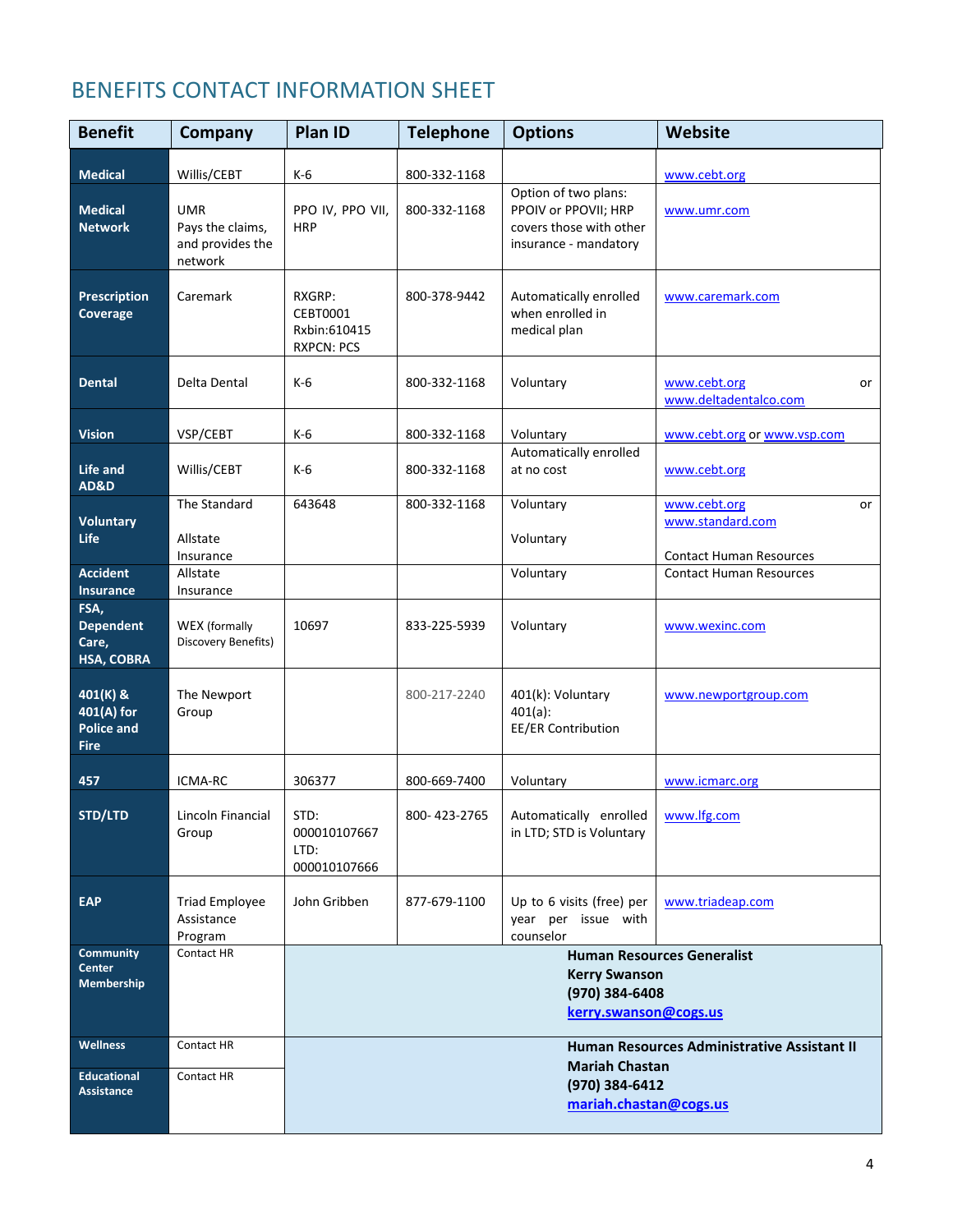# <span id="page-4-0"></span>MEDICAL PLAN - CEBT/UMR

**The administrator for this benefit is CEBT/Willis Towers Watson. They can be reached at [www.cebt.org](http://www.cebt.org/) or 800-332-1168. Alternatively, you can login to UMR at [www.umr.com](http://www.umr.com/) to check your benefits and coverages.**

| <b>Plan Services</b>                 | <b>PPO IV</b>                                                         | <b>PPO VII</b>                                 |
|--------------------------------------|-----------------------------------------------------------------------|------------------------------------------------|
| <b>Office Visits/</b>                | PPO \$40 co-pay                                                       | PPO \$55 co-pay                                |
| <b>Primary Care/OB/GYN</b>           | Non-PPO subject to deductible,                                        | Non-PPO subject to deductible, then            |
|                                      | then 60/40                                                            | 60/40                                          |
| <b>Lab Charges</b>                   | PPO \$40 co-pay                                                       | PPO \$55 co-pay                                |
|                                      | Non-PPO subject to deductible                                         | Non-PPO subject to deductible then             |
|                                      | then 60/40                                                            | 60/40                                          |
| <b>Prescription Drugs</b>            | Retail- 30-day supply:                                                | Retail- 30-day supply:                         |
|                                      | Generic \$20                                                          | Generic \$20                                   |
|                                      | Preferred Brand \$40                                                  | Preferred Brand \$40                           |
|                                      | Non-Preferred Brand \$60                                              | Non-Preferred Brand \$60                       |
|                                      | Mail Order- for 90-day supply:                                        | Mail Order- for 90-day supply:                 |
|                                      | Generic \$40                                                          | Generic \$40                                   |
|                                      | Preferred Brand \$80                                                  | Preferred Brand \$80                           |
|                                      | Non-Preferred Brand \$120                                             | Non-Preferred Brand \$120                      |
| <b>Deductible</b>                    | \$1500 (max of 3 per family)                                          | \$4000 (max of 3 per family)                   |
| <b>Coinsurance</b>                   | PPO: Subject to deductible then                                       | PPO: Subject to deductible then PPO            |
|                                      | PPO 80/20,                                                            | 80/20,                                         |
|                                      | Non-PPO: 60/40                                                        | Non-PPO: 60/40                                 |
| <b>Maximum Out of Pocket</b>         | PPO: \$4000 (\$8000 family)                                           | PPO: \$6000 (\$12,000 family)                  |
|                                      | Non-PPO: \$8000 (\$16,000 family)                                     | Non-PPO: \$12,000 (\$24,000 family)            |
| <b>Hospital Charges</b>              | Subject to deductible then PPO                                        | Subject to deductible then PPO 80/20,          |
|                                      | 80/20, Non-PPO 60/40.                                                 | Non-PPO 60/40. Precertification is             |
|                                      | Precertification is required for                                      | required for inpatient stay and for            |
|                                      | inpatient stay and for surgeries,<br>whether inpatient or outpatient. | surgeries, whether inpatient or<br>outpatient. |
| <b>Emergency Care</b>                | Subject to deductible then PPO                                        | Subject to deductible then PPO 80/20,          |
|                                      | 80/20, Non-PPO 60/40                                                  | Non-PPO 60/40                                  |
| <b>Ambulance</b>                     | Subject to deductible then 80/20                                      | Subject to deductible then 80/20 of            |
|                                      | of "reasonable & customary"                                           | "reasonable & customary"                       |
| <b>Outpatient Surgery</b>            | Subject to deductible then PPO                                        | Subject to deductible then PPO 80/20,          |
|                                      | 80/20, Non-PPO 60/40                                                  | Non-PPO 60/40                                  |
| <b>Preventative Care</b>             | Most preventative services will                                       | Most preventative services will be             |
|                                      | be covered 100% with no co-pays                                       | covered 100% with no co-pays or                |
|                                      | or deductibles, this includes                                         | deductibles, this includes children's          |
|                                      | children's immunization                                               | immunization                                   |
|                                      | More detailed information can be                                      | More detailed information can be found         |
|                                      | found on the Intranet, under Human                                    | on the Intranet, under Human Resources-        |
|                                      | <b>Resources-Benefits</b>                                             | <b>Benefits</b>                                |
| Xrays/Scans/MRI's/CT scans/Pet Scans | Subject to deductible PPO 80/20,                                      | Subject to deductible PPO 80/20, Non-          |
|                                      | Non-PPO 60/40                                                         | PPO 60/40                                      |
| Colonoscopy                          | PPO: Waive the deductible then                                        | PPO: Waive the deductible then 100%            |
| (Routine, 50+ or older)              | 100%                                                                  | Non-PPO: subject to deductible then            |
|                                      | Non-PPO: subject to deductible                                        | 60/40                                          |
|                                      | then 60/40                                                            |                                                |
| <b>Physical Therapy</b>              | PPO: \$40 co-pay                                                      | PPO: \$55 co-pay                               |
|                                      |                                                                       |                                                |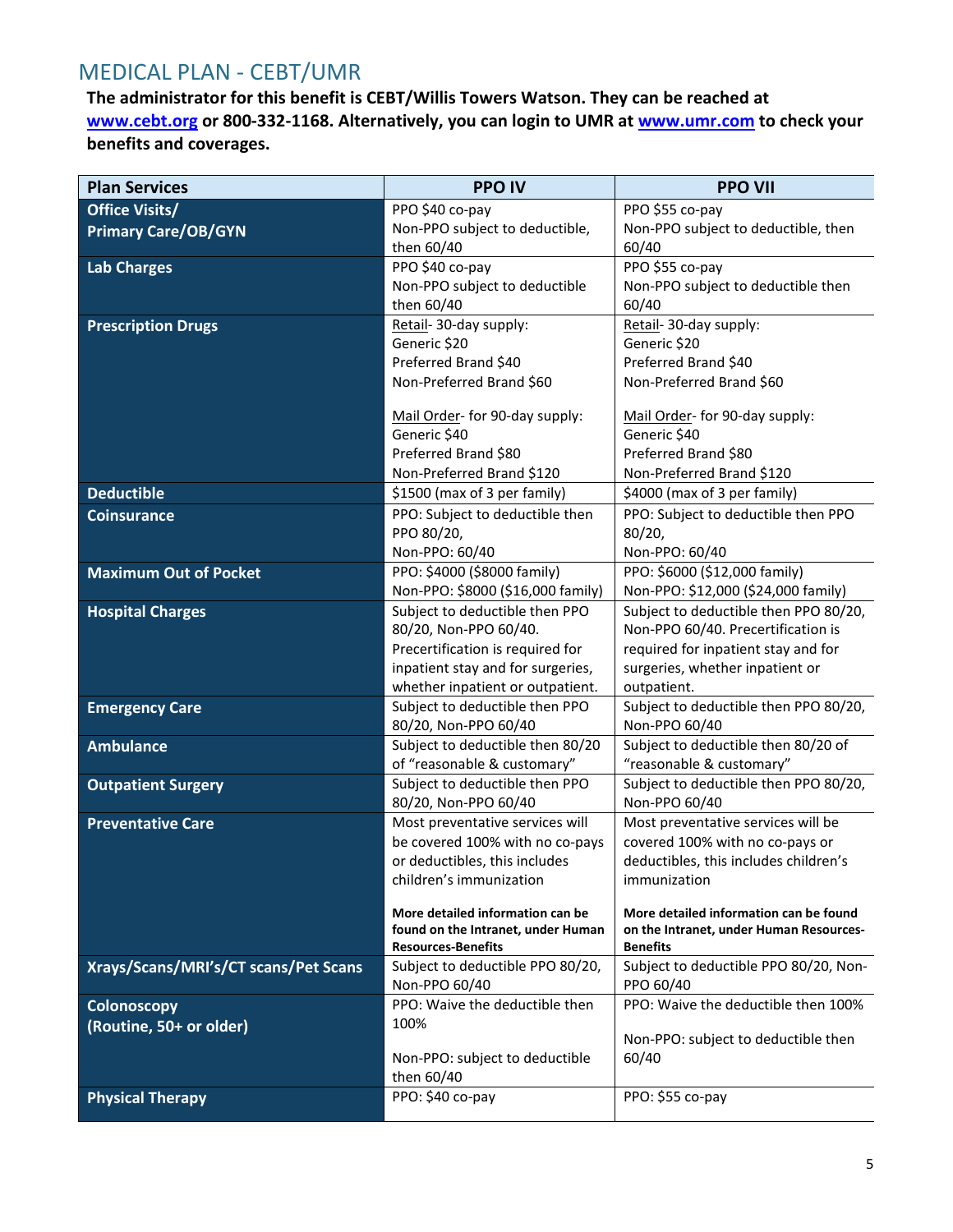|                                          | Non-PPO: subject to deductible   | Non-PPO: subject to deductible then   |
|------------------------------------------|----------------------------------|---------------------------------------|
|                                          | then 60/40                       | 60/40                                 |
| <b>Durable Medical Equipment</b>         | PPO: Subject to deductible then  | PPO: Subject to deductible then 80/20 |
|                                          | 80/20                            |                                       |
|                                          |                                  | Non-PPO: 60/40                        |
|                                          | Non-PPO: 60/40                   |                                       |
| Chiropractor *                           | PPO/Non-PPO \$40 co-pay; \$1000  | PPO/Non-PPO \$55 co-pay; \$1000       |
|                                          | annual benefit; benefits subject | annual benefit; benefits subject to   |
|                                          | to "reasonable & customary"      | "reasonable & customary"              |
| <b>Mental/Nervous &amp; Drug/Alcohol</b> | Outpatient: PPO \$40 co-pay      | Outpatient: PPO \$55 co-pay           |
|                                          |                                  |                                       |
|                                          | Deductibles start on discharge   | Deductibles start on discharge from   |
|                                          | from facility                    | facility                              |

\*Subject to reasonable and customary guidelines (R&C)

*\*\*PPO NOTE: The copays for PPO IV and PPO VII apply toward the max out of pocket. Combination of PPO and Non-PPO out of pocket limit will never exceed the non-PPO out of pocket limit.*

# <span id="page-5-0"></span>HRP (Hospital Reimbursement Plan)

The Hospital Reimbursement plan is for employees only. This plan will pay up to \$1,000 per day of otherwise un-reimbursed eligible medical expenses for hospital confinement. The reimbursement will be paid directly to the plan participant. There is a \$30,000 maximum benefit per calendar year.

\***If you choose this plan, you must show documentation that you are covered under another insurance plan.**

| PPO <sub>4</sub>      |          |                                  | <b>Employee Per</b><br><b>Paycheck</b><br><b>Contribution</b><br>(26 times/year) | Annual<br><b>Employee</b><br><b>Contribution</b><br>for PPO4 | <b>Annual COGS</b><br><b>Contribution</b><br>for PPO4 | <b>TOTAL Annual</b><br><b>Premium for PPO4</b><br>(includes COGS + EE) |
|-----------------------|----------|----------------------------------|----------------------------------------------------------------------------------|--------------------------------------------------------------|-------------------------------------------------------|------------------------------------------------------------------------|
| Co Pay                | \$40     | <b>Employee Only</b>             | \$68.31                                                                          | \$1,776                                                      | \$11,172                                              | \$12,948                                                               |
| <b>Deductible</b>     | \$1,500  | <b>Employee &amp; Spouse</b>     | \$136.62                                                                         | \$3,552                                                      | \$22,332                                              | \$25,884                                                               |
| <b>Max Individual</b> | \$4,000  | <b>Employee &amp; Child(ren)</b> | \$126.46                                                                         | \$3,288                                                      | \$20,664                                              | \$23,952                                                               |
| <b>Family Max</b>     | \$8,000  | <b>Employee &amp; Family</b>     | \$190.15                                                                         | \$4,944                                                      | \$31,092                                              | \$36,036                                                               |
| PPO <sub>7</sub>      |          |                                  | <b>Employee Per</b><br><b>Paycheck</b><br><b>Contribution</b><br>26 times/year   | Annual<br><b>Employee</b><br><b>Contribution</b><br>for PPO7 | <b>Annual COGS</b><br><b>Contribution</b><br>for PPO7 | <b>TOTAL Annual</b><br><b>Premium for PPO7</b><br>(includes COGS + EE) |
| Co Pay                | \$55     | <b>Employee Only</b>             | \$0.00                                                                           | \$0                                                          | \$10,428                                              | \$10,428                                                               |
| <b>Deductible</b>     | \$4,000  | <b>Employee &amp; Spouse</b>     | \$109.85                                                                         | \$2,856                                                      | \$17,976                                              | \$20,832                                                               |
| <b>Max Individual</b> | \$6,000  | Employee & Child(ren)            | \$101.54                                                                         | \$2,640                                                      | \$16,644                                              | \$19,284                                                               |
| <b>Family Max</b>     | \$12,000 | <b>Employee &amp; Family</b>     | \$152.77                                                                         | \$3,972                                                      | \$25,032                                              | \$29,004                                                               |
| HRP - Employee Only   |          |                                  | \$0.00                                                                           | \$0.00                                                       | \$3,300                                               | \$3,300                                                                |

## <span id="page-5-1"></span>Cost Per Pay Period - Medical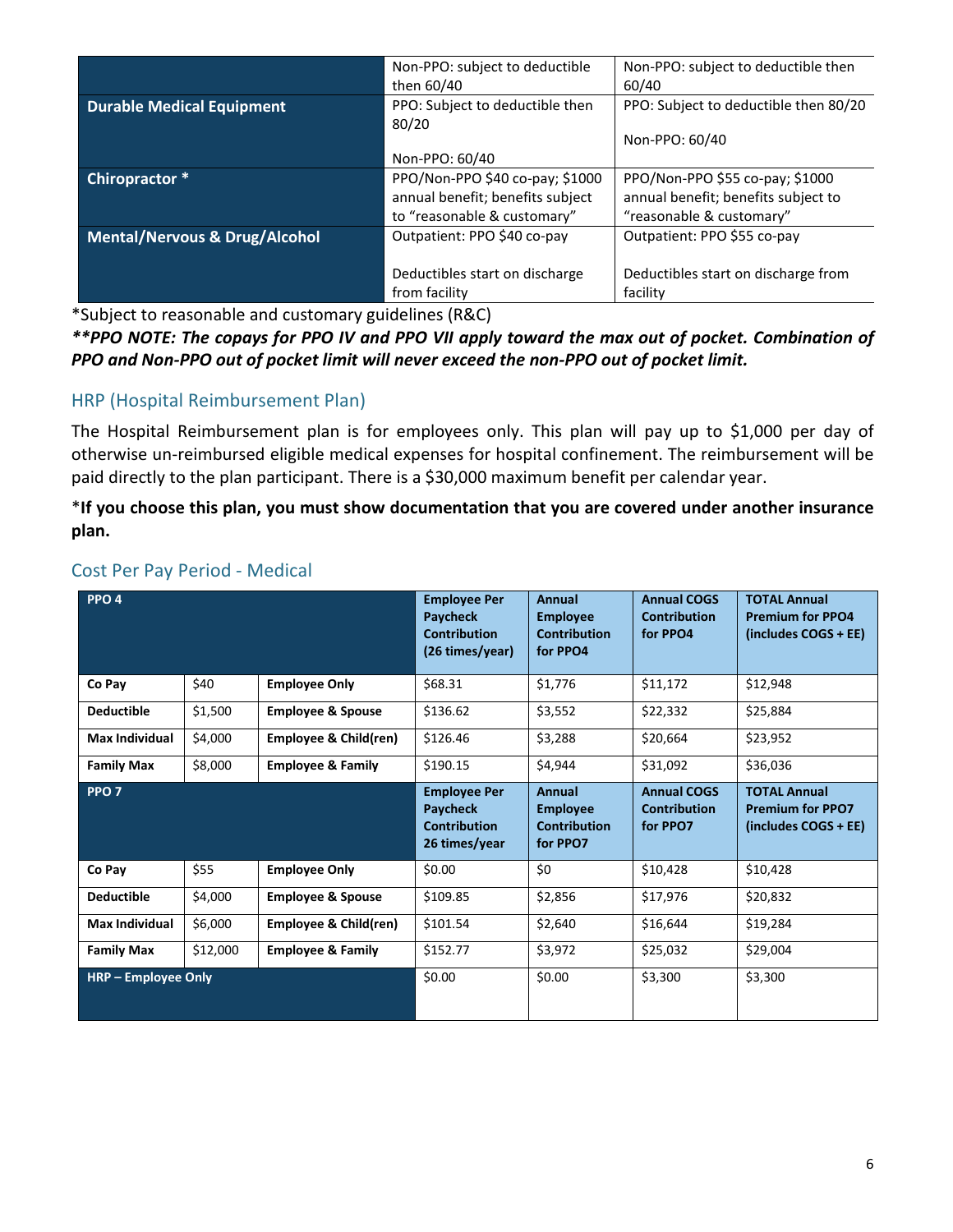# <span id="page-6-0"></span>DENTAL PLAN- DELTA DENTAL

**The administrator for this is CEBT/Willis Towers Watson and they can be reached at [www.cebt.org](http://www.cebt.org/) or 800-332-1168. Alternatively, you can login to Delta Dental at [www.deltadental.com/co](http://www.deltadental.com/co) to check your benefits and coverages.**

| <b>Type of Service</b>                                  | <b>Amount You Pay</b>      |
|---------------------------------------------------------|----------------------------|
| <b>Type I-Preventative Services</b>                     |                            |
| (Oral exams, fluoride treatments, sealants, and x-      |                            |
| rays)                                                   |                            |
| $\frac{1}{2}$<br>Deductible                             | Waived                     |
| Coinsurance<br>$\mathbf{v}_i$                           | Covered at 100%            |
| <b>Type II-Basic Services</b>                           |                            |
| (Emergency services, extractions, anesthesia, fillings, |                            |
| oral surgery, endodontic, and periodontics.)            |                            |
| ❖ Deductible                                            | \$50 Single/\$150 Family   |
| $\frac{1}{2}$<br>Coinsurance                            | 20% after deductible       |
| <b>Type III-Major Services</b>                          |                            |
| Crowns, dentures, bridges, prosthetic repairs,          |                            |
| implants, and other prosthetic devices                  |                            |
| ❖ Deductible                                            | <b>Combined with Basic</b> |
| Coinsurance<br>$\frac{1}{2}$                            | 50%                        |
| <b>Annual Maximum</b>                                   | \$1500                     |
|                                                         |                            |
|                                                         |                            |
| <b>Type IV-Orthodontia Services</b>                     |                            |
| Eligible dependent children to age 19. Treatment        |                            |
| must be completed prior to age 19                       |                            |
| Coinsurance<br>$\mathbf{v}_i$                           | 50%                        |
| <b>Maximum Lifetime Benefit</b><br>$\mathbf{v}_i$       | \$1500                     |

\* All fees and percentages below are based on usual and customary charges

#### \*\*Waiting Period\*\*

The waiting period is waived for Orthodontia work in progress; however, CEBT will reduce the lifetime benefit of \$1500 by the number of benefits paid by the previous carrier. Dependents that do not currently have work in progress must satisfy the six (6) months waiting period.

#### <span id="page-6-1"></span>Cost Per Pay Period – Dental

| <b>Cost Per Pay Period-Dental</b> |         |  |
|-----------------------------------|---------|--|
| <b>Employee</b>                   | \$18.46 |  |
| <b>Employee &amp; Spouse</b>      | \$38.77 |  |
| <b>Employee &amp; Child (ren)</b> | \$52.15 |  |
| <b>Family</b>                     | \$70.15 |  |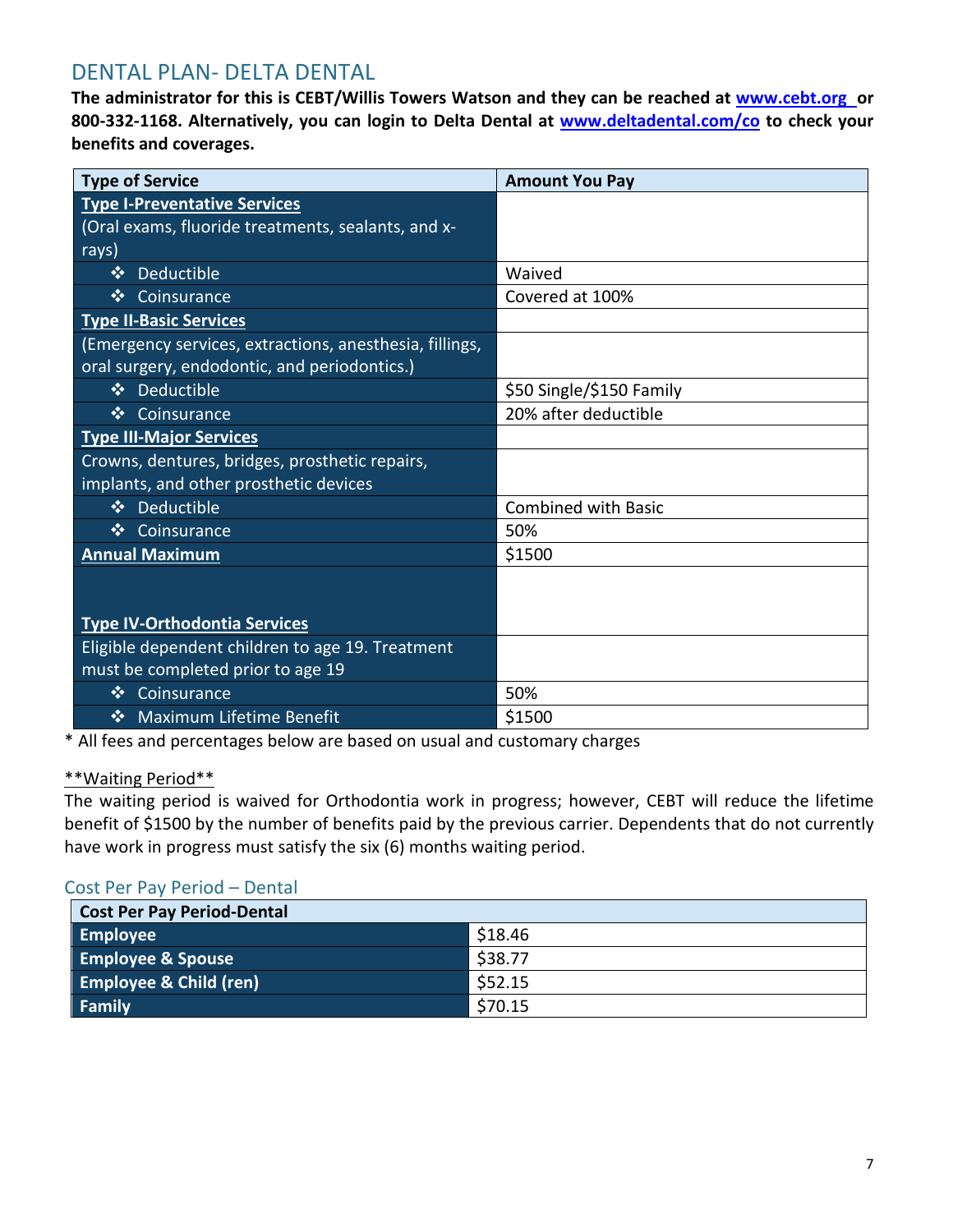# <span id="page-7-0"></span>VISION PLAN - VSP

**The administrator for this is CEBT/Willis Towers Watson and they can be reached at [www.cebt.org](http://www.cebt.org/) or 800-332-1168. Alternatively, you can login to VSP at [www.vsp.com](http://www.vsp.com/) to check your plan and coverages.**

| <b>Member Benefits</b>                   | Up To       |                                                   |
|------------------------------------------|-------------|---------------------------------------------------|
| <b>Elective Contact Lenses Allowance</b> | \$160       | Once every 12 months                              |
| <b>Exam Co-pay</b>                       | \$15 co pay | Employee pays the co-pay, and the rest of exam is |
|                                          |             | covered. Subject to *(R&C) reasonable and         |
|                                          |             | customary guidelines. Once every 12 months        |
| <b>Material Co-pay</b>                   | \$15 co pay | Employee pays the co-pay, and the rest of         |
|                                          |             | materials are covered. Subject to*<br>(R&C)       |
|                                          |             | reasonable and customary guidelines.              |
|                                          |             | Once every 12 months                              |
| <b>Frame Allowance (retail)</b>          | \$160       | Once every 24 months                              |

#### <span id="page-7-1"></span>Per Pay Period Cost – Vision

| <b>Per Pay Period Cost-Vision</b> |         |
|-----------------------------------|---------|
| <b>Employee</b>                   | \$4.62  |
| <b>Employee &amp; Spouse</b>      | \$6.46  |
| <b>Employee &amp; Child</b>       | \$6.00  |
| <b>Family</b>                     | \$11.54 |

**\*Reasonable & Customary**

# <span id="page-7-2"></span>FLEXIBLE SPENDING PLANS

**The administrator for this is WEX and they can be reached at 1-833-225-5939 or [www.wexinc.com.](https://www.wexinc.com/products/benefits/flexible-spending-account-fsa/)**

| <b>Account Type</b>   | How Is It Used?                                                                                                                                                  | How much can I<br>contribute?                             | How does it work?                                                                                                                  |
|-----------------------|------------------------------------------------------------------------------------------------------------------------------------------------------------------|-----------------------------------------------------------|------------------------------------------------------------------------------------------------------------------------------------|
| <b>Medical</b>        | Pairs with PPO IV Plan<br>and PPO VII Plan                                                                                                                       | Contribute up to \$2,700<br>pre-tax, per Calendar<br>Year | Is not a complete use it<br>or lose it plan: *You will<br>be able to rollover \$500<br>or less from the<br>calendar year*          |
| <b>Dependent Care</b> | Not affiliated with a<br>medical plan. Used<br>towards the cost of<br>care for your child<br>under the age of 13 or<br>for disabled children or<br>elderly care. | Set aside up to \$5,000<br>pre-tax, per Calendar<br>Year  | "Use it or Lose It" All<br>funds set aside for the<br>year, must be used by<br>December 31 and<br>claims submitted by<br>March 15. |

#### **How these plans work:**

You will be issued a "debit card" from WEX for the FSA account. Simply run the card at the time of service to your medical, dental or vision provider. The payment will automatically be drawn on this account if the money is available. Here are some examples of what you may use the funds for:

| Co-Pays                  | <b>Prescriptions</b>     |
|--------------------------|--------------------------|
| <b>Glasses and Exams</b> | <b>Hearing Aides</b>     |
| <b>Deductibles</b>       | <b>Chiropractic Care</b> |

**Dental Procedures Physical Therapy Smoking Cessation Programs**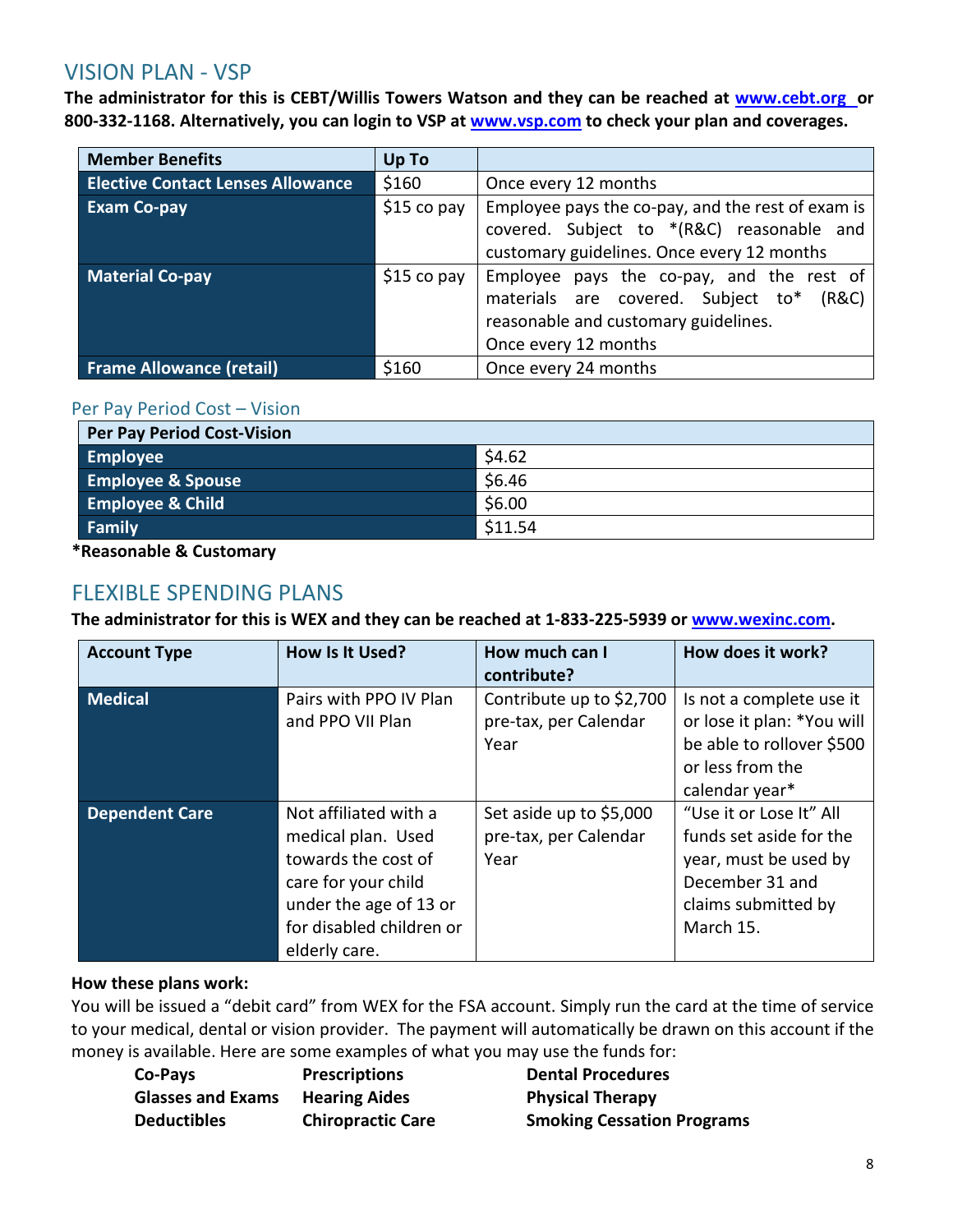<span id="page-8-0"></span>**You can consult the entire Expense Eligibility List for FSAs at [www.wexinc.com.](https://www.wexinc.com/products/benefits/flexible-spending-account-fsa/)**

# CITY-PAID LIFE INSURANCE AND AD&D

**The administrator for this benefit is CEBT/Willis Towers Watson through the Standard and they can be reached at 800-332-1168 or [www.cebt.org.](http://www.cebt.org/)** 

The City of Glenwood Springs provides 1½ times an employee's basic annual earnings group life and accidental death and dismemberment (AD&D) insurance. **This benefit is at no cost to the employee.**

The plan also provides coverage for eligible dependents with a dependent life benefit of \$5,000 for your spouse and \$200 for each child over 14 days, but less than 6 months, and \$2,000 for each child over 6 months, up to the age of 19.

# <span id="page-8-1"></span>DISABILITY INSURANCE

#### <span id="page-8-2"></span>Long-Term Disability

Provided at no cost to the employee. **Lincoln Financial Group is the administrator, and they can be reached at 800-423-2765 or [www.lfg.com.](http://www.lfg.com/)**

| <b>Long-term Disability</b>   |                                        |
|-------------------------------|----------------------------------------|
| <b>Benefits Begin</b>         | After 90 days of continuous disability |
| Percentage of Income Replaced | 60% of your weekly salary              |
| <b>Maximum Benefit</b>        | \$5000 per week                        |

#### <span id="page-8-3"></span>Short-Term Disability

Outside of the new hire enrollment period an Evidence of Insurability Form is required to enroll in shortterm disability. **Lincoln Financial Group is the administrator, and they can be reached at 800-423-2765 or [www.lfg.com.](http://www.lfg.com/)**

Enrolling in this voluntary benefit can provide a source of income if you are unable to work for an extended period due to a non-occupational injury or illness, or due to pregnancy. Coverage is guaranteed if you enroll when you are hired. You are not eligible to receive Voluntary Short-Term Disability benefits if you are receiving worker's compensation benefits.

| <b>Short-term Disability</b>            |                                                |  |
|-----------------------------------------|------------------------------------------------|--|
| <b>Benefits Begin</b>                   | $1st$ day accident/hospitalization/injury      |  |
|                                         | 8 <sup>th</sup> day illness                    |  |
| <b>Percentage of Income Replaced</b>    | Up to 60% of your weekly salary                |  |
| <b>Maximum Benefit</b>                  | \$1000 Week                                    |  |
| <b>Monthly Cost (To Calculate Cost)</b> | (1) Annual Salary/52*.6=Weekly Coverage Amount |  |
|                                         | (2) Weekly Coverage Amount/10*.4=Monthly Cost  |  |

**Note that short- and long-term disability may run concurrently with FMLA Leave. Please contact Human Resources if you need to miss three or more days of work because of a family or medical reason.**

#### <span id="page-8-4"></span>Fire and Police Pension Association (FPPA) Death and Disability

**For a complete copy of the FPPA Rules and Regulations and the Colorado Revised Statutes governing this plan, visit [www.FPPAco.org](http://www.fppaco.org/) or contact FPPA at (303) 770-3772 or toll-free statewide at (800) 332- 3772.**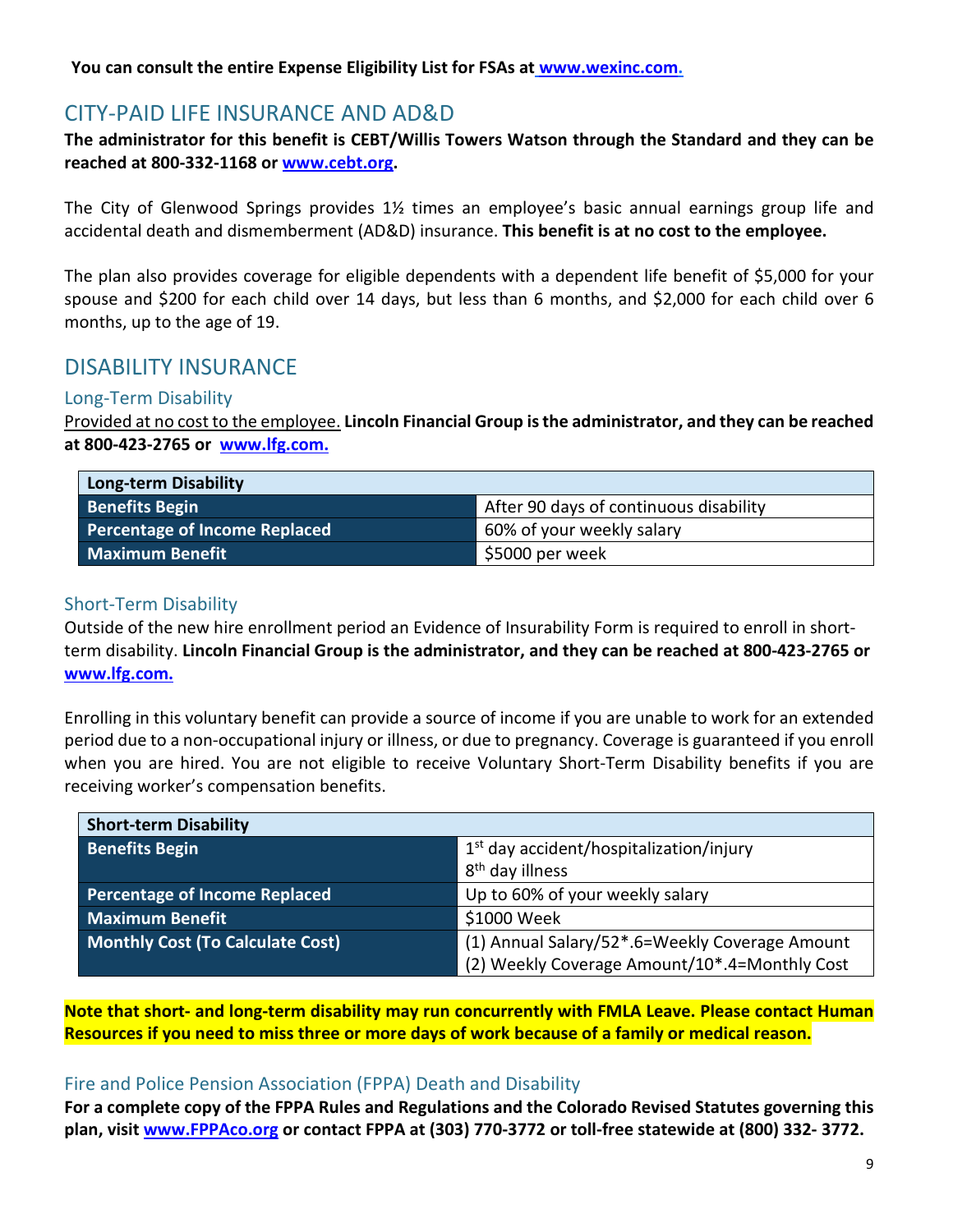The FPPA offers a Statewide Death & Disability (SWDD) Plan. Human Resources will send new fire and police hires an enrollment email on or near their starting date. Enrollment must be completed by the employee within 30 days of hire.

# <span id="page-9-0"></span>OTHER VOLUNTARY BENEFITS

## <span id="page-9-1"></span>Accident Insurance

**Allstate is the administrator, and they can be reached at 800-255-7828 or [www.allstate.com.](https://www.allstate.com/)**

| <b>Accident Insurance Per Pay Period Premiums</b> |         |  |
|---------------------------------------------------|---------|--|
| <b>Employee Only</b>                              | \$8.22  |  |
| <b>Employee + Spouse</b>                          | \$14.22 |  |
| <b>Employee + Child(ren)</b>                      | \$17.86 |  |
| Family                                            | \$22.26 |  |

The policy is portable meaning you can take it with you if you leave employer.

When you enroll yourself and/or dependents in this benefit, you pay the full cost through payroll deductions. Effective dates for this benefit are the first of the month following the signature date for new hires. Completion of an enrollment form is required.

Enrollment forms and premium rate sheets are located on Employee Self Service under the document icon on the top right corner. You can also contact Human Resources regarding any questions or for forms.

# <span id="page-9-2"></span>Allstate Voluntary Term Life

**Allstate is the administrator, and they can be reached at 800-255-7828 or [www.allstate.com.](https://www.allstate.com/)**

This is a post-tax benefit. The policy is portable meaning you can take it with you if you leave the employer. Rates are fixed until 100 years of age, but terms and conditions may apply.

When you enroll yourself and/or dependents in this benefit, you pay the full cost through payroll deductions. Effective dates for this benefit are the first of the month following the signature date for new hires. Completion of an enrollment form is required.

Enrollment forms and premium rate sheets are located on Employee Self Service under the document icon on the top right corner. You can also contact Human Resources regarding any questions or for forms.

# <span id="page-9-3"></span>The Standard Voluntary Life and AD&D Insurance

Administered through Willis/CEBT, employees who want to add to their life insurance may purchase Voluntary Life Insurance through Standard Life Insurance Company. When you enroll yourself and/or dependents in this benefit, you pay the full cost through payroll deductions. You can purchase coverage for yourself up to a total of \$500,000. Spouses can enroll in coverage for up to 50% of the employee annual election.

Upon new hire, employee coverage is guaranteed without evidence of insurability for up to \$150,000. You may enroll at time of hire, or during open enrollment with a completed evidence of insurability form.

When you reach an age shown below, the amount of insurance will be the amount determined from the Schedule of Insurance.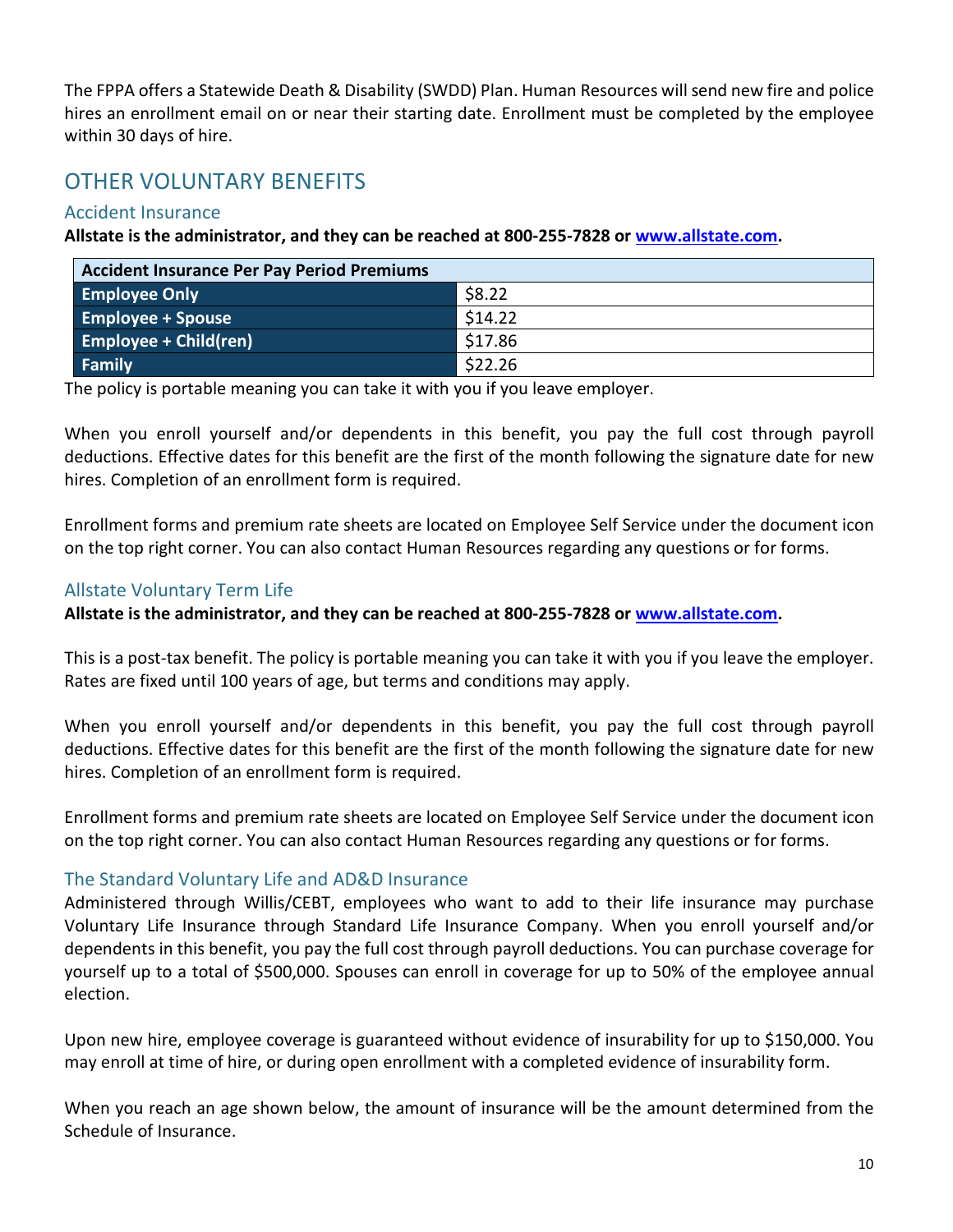| Age of Member   | Percentage |
|-----------------|------------|
| 65 through $69$ | 60%        |
| 70 through 74   | 35%        |
| 75 through 79   | 25%        |
| 80 and over     | 20%        |

# <span id="page-10-0"></span>RETIREMENT BENEFITS

# <span id="page-10-1"></span>401(k) Plan through Newport/Stifel

Participation begins on the first day of the month following six months continuous employment. **Stifel is the administrator for our 401(k) and 401(a) and they can be reached at 970-945-5275 or the account website [www.newportgroup.com.](http://www.newportgroup.com/)** 

The City automatically contributes a flat 4% of the employee's salary toward each eligible employee's account. Employees may contribute a percentage of his/her gross income up to a maximum of \$20,500/year. The city matches the first 3% of the employee's contribution. 50 years or older, you can make an additional catch-up contribution up to \$6,500/year.

How It Works:

- 1. Employees will receive an email from HR reminding them to set-up an appointment with Stifel our investment advisors, in Glenwood Springs.
- 2. Stifel, our investment company, will guide employees through the process of setting up an online account with Newport Group (the Administrator), allocating your money to different funds, or help you with a rollover, and your retirement/savings path.
- 3. Contributions may be changed at any time online, but please let the Finance Department know so that deductions may be setup. **[www.newportgroup.com](http://www.newportgroup.com/)**

# <span id="page-10-2"></span>401(k) Vesting Schedule

For Fire and Police personnel, all contributions made by the employee to the 401(k) are 100% vested. City contributions to the 401(k) are vested according to the following schedule:

| Year              | Percentage |
|-------------------|------------|
| Less than 1       | None       |
| 1 but less than 2 | 20%        |
| 2 but less than 3 | 40%        |
| 3 but less than 4 | 60%        |
| 4 but less than 5 | 80%        |
| 5 or more         | 100%       |

#### <span id="page-10-3"></span>401(a) Plan for Police and Fire through Newport/Stifel

Participation begins immediately upon hire. **This plan is administered by Stifel, and they can be reached at 970-945-5275 or via [www.stifel.com.](http://www.stifel.com/) Alternatively, you may login to your account at [www.newportgroup.com](http://www.newportgroup.com/) or call Newport Group at 800-307-4015.**

Employees of the Fire and Police Departments are provided retirement benefits in lieu of social security contributions in the form of a 401(a) through Newport/Stifel. The employee contributes 7.5% of their salary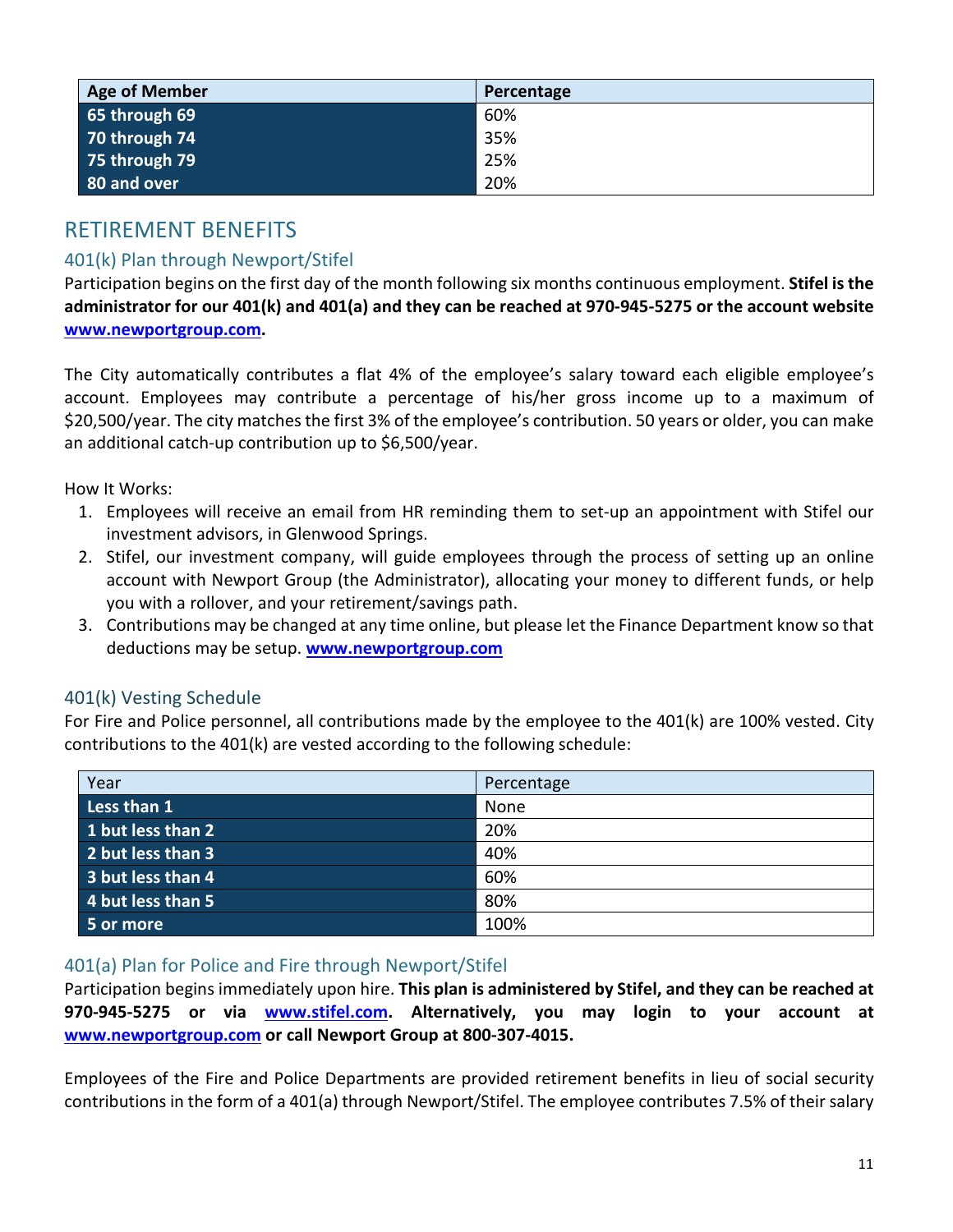and the city will match the 7.5% of their salary. All contributions made by the employee to the 401(a) are 100% vested.

| City contributions to the 401(a) are vested according to the following schedule: |  |  |  |
|----------------------------------------------------------------------------------|--|--|--|
|                                                                                  |  |  |  |
|                                                                                  |  |  |  |

| Year              | Percentage |
|-------------------|------------|
| Less than 1       | None       |
| 1 but less than 2 | 20%        |
| 2 but less than 3 | 40%        |
| 3 but less than 4 | 60%        |
| 4 but less than 5 | 80%        |
| 5 or more         | 100%       |

## <span id="page-11-0"></span>457(b) MissionSquare Plan

#### **Employees may roll over accounts or manage their account online at [www.icmarc.org](https://www.icmarc.org/) or by calling 800- 669-7400.**

The 457(b) is effective the first of the month following enrollment in the plan. Eligible employees may voluntarily contribute a percentage of pre-tax income in the form of a payroll deduction up to a maximum of \$18,000 per year. This can be in addition to amounts contributed to an employee's 401(k) Plan. The City of Glenwood Springs doesn't match contributions to this plan; however, all employee contributions are 100% vested.

# <span id="page-11-1"></span>EMPLOYEE ASSISTANCE PROGRAM

#### **Employees may access their Employee Assistance Program through Triad EAP at [www.triadeap.com](http://www.triadeap.com/)  username: CEBT and password: eap Or by calling 970-242-9536 or 877-679-1100.**

Triad is an Employee Assistance Program (EAP) that offers up to six free counseling sessions. Employees and members of their household are eligible for counseling services for personal, work- related, legal, or financial concerns. TRIAD assistance is confidential, and the employer does not receive any identifying information.

# <span id="page-11-2"></span>TYPES OF PAID TIME OFF

#### <span id="page-11-3"></span>**Holidays**

The following days have been designated as paid holidays:

- New Year's Day, January  $1<sup>st</sup>$
- Martin Luther King, Jr. Day, 3<sup>rd</sup> Monday of January
- President's Day, 3<sup>rd</sup> Monday of February
- Memorial Day, last Monday of May
- $\bullet$  Independence Day, July  $4^{\text{th}}$
- Labor Day,  $1<sup>st</sup>$  Monday of September
- Thanksgiving Day, 4<sup>th</sup> Thursday of November
- Day after Thanksgiving, 4<sup>th</sup> Friday of November
- Christmas Eve, December 24<sup>th</sup>
- Christmas Day, December 25<sup>th</sup>
- Floating Holidays (terms in the Employee Handbook will apply)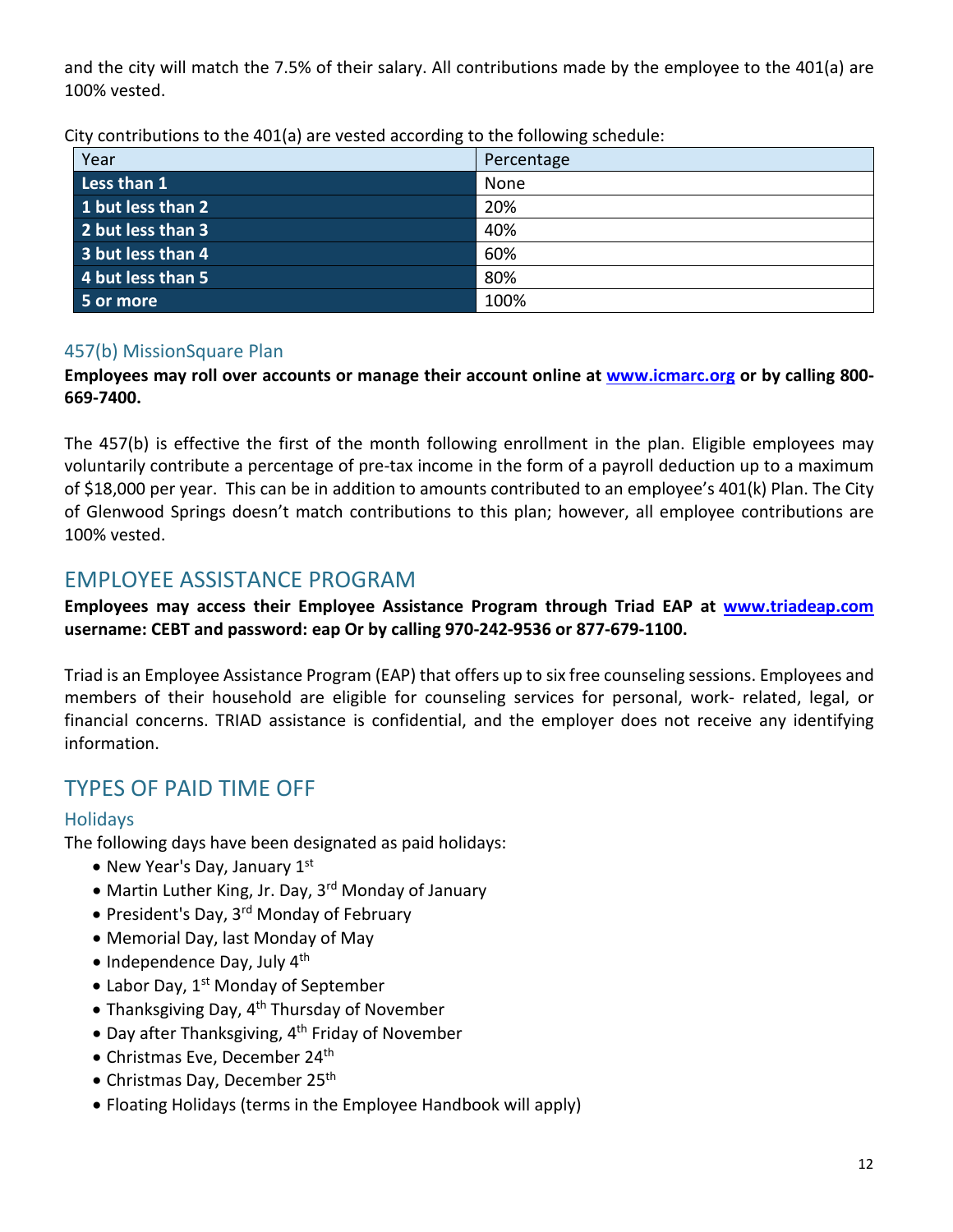## **Police and Fire employees may be granted an exception from the listed holidays and will observe 9 holidays on other days.**

## <span id="page-12-0"></span>Vacation Leave

Employees are given vacation leave on a graduated accrual basis. This leave accrual leave begins immediately upon employment. Employees are eligible to take vacation leave as soon as those hours have been accrued. Vacation leave cannot be granted prior to being accrued and must be taken with prior supervisor approval.

| <b>Regular Full-Time Employees</b> | <b>Accrual Rate</b> | <b>Maximum Accrual</b> |
|------------------------------------|---------------------|------------------------|
| $\vert$ 0-5 years:                 | 1 day per month     | 208 hours              |
| $6-10$ years:                      | 1.25 days per month | 208 hours              |
| 11-15 years:                       | 1.5 days per month  | 208 hours              |
| Over 15 years:                     | 1.75 days per month | 208 hours              |

Fire Department shift employees must take time off in 24-hour increments (or as allowed by the Fire Chief/Department Head), rather than the 8-hour increments utilized by other employees.

| <b>Regular Fire Department Shift</b> | <b>Accrual Rate</b>   | <b>Maximum Accrual</b> |
|--------------------------------------|-----------------------|------------------------|
| <b>Employees</b>                     |                       |                        |
| $0-5$ years:                         | 11 hours per month    | 286 hours              |
| $6-10$ years:                        | 13.75 hours per month | 286 hours              |
| 11-15 years:                         | 16.5 hours per month  | 286 hours              |
| Over 15 years:                       | 19.5 hours per month  | 286 hours              |

If an employee transfers from one accrual type to another, their accrued leave will also transfer.

#### <span id="page-12-1"></span>Sick Leave

Full-Time, regular employees shall begin to accrue sick leave immediately upon employment. Employees shall accrue sick leave on the following basis of continuous service:

|                                                     | <b>Accrual Rate</b> | <b>Maximum Accrual</b> |
|-----------------------------------------------------|---------------------|------------------------|
| <b>Regular, Full-Time Employees</b>                 | 8 hours per month   | 960 hours              |
| <b>Regular, Full-Time Fire Department Employees</b> | 11 hours per month  | <b>1,320 hours</b>     |

Part-time employees accrue Sick Leave at the rate of one hour for every 30 hours worked.

**Please contact Human Resources if you need to miss three or more days of work because of a family or medical reason.**

# PAID PARFNTAL LEAVE

Employees who have been continuously employed by the city for 12 months may use paid parental leave for the birth or adoption of their child. The leave compensates the employee's salary at 100% and lasts up to 6 weeks.

The leave must commence within 2 weeks of the birth or adoption and will run concurrently with FMLA. The paid time is non-intermittent but may be used along with short-term disability.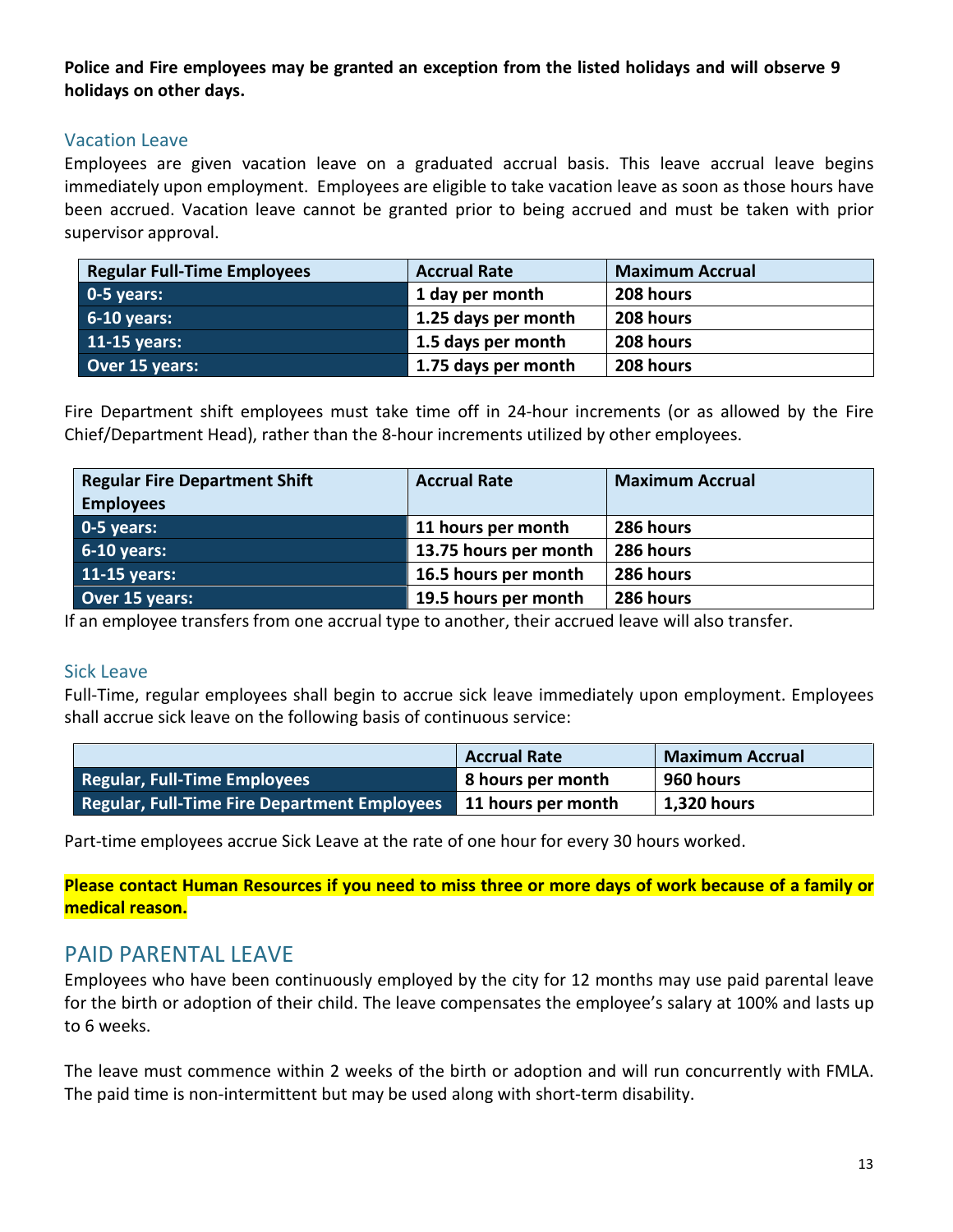For more details on our paid parental leave, please review the policy on SharePoint or request a copy from Human Resources.

# PUBLIC HEALTH EMERGENCY LEAVE

City of Glenwood Springs will provide supplement leave amounts for employees to have up to two weeks of sick leave for qualifying reasons related to a Public Health Emergency, including COVID-19. Supplemental leave amounts are calculated based on sick hours accrued as of January 1, 2022.

We do not provide sick leave for those employees who already have the minimum amount of sick leave through their regular sick leave accruals. Employees are eligible for supplemental Public Health Emergency Leave (PHEL) only once during the entire duration of a qualifying public health emergency. After that, regular sick time must be used.

# **An employee may take paid sick leave during a public health emergency for the following reasons:**

- 1) Self-isolating due to a positive diagnosis, of the illness that is the cause of the public health emergency.
- 2) Experiencing symptoms, seeking a medical diagnosis, medical treatment, or seeking preventive care with respect to the illness causing the public health emergency.
- 3) Public health officials or the employer determines it is unsafe for the employee to come to work due to the public health emergency.
- 4) Caring for a family member in the above circumstances.
- 5) Needs to care for a child or other family member whose childcare facility is unavailable, or the child's childcare facility or school is closed due to the public health emergency.
- 6) Unable to work because the employee has a health condition that may increase susceptibility to or risk of a communicable illness that is the cause of the public health emergency.

# **These provisions will apply only when the State of Colorado is under a Public Health Emergency declaration.**

# <span id="page-13-0"></span>OTHER MISCELLANEOUS BENEFITS

# <span id="page-13-1"></span>**Transportation**

The City partially subsidizes the cost of RFTA (Roaring Fork Transportation Authority) bus passes for employees who live outside of Glenwood. The primary purpose of this pass is transportation to and from work. The cost of a monthly bus pass is \$25 for a 30-day pass.

Additionally, employees can purchase RFTA discounted Value Cards. A forty (\$40) Value Card is \$29.00, and a twenty (\$20) Value Card is \$14.50. RFTA maps and schedules are available at [www.rfta.com.](http://www.rfta.com/)

Employees can purchase their monthly pass or RFTA discounted punch passes from the Finance Department in City Hall.

# <span id="page-13-2"></span>Educational Assistance

Subject to the availability of funds, the City of Glenwood Springs may contribute a maximum of \$1500 per year for educational purposes of employees. The education must be in conjunction with or related to the employee' s position with the City of Glenwood Springs and must have prior approval of the City Manager. Reimbursement will be contingent upon satisfactory completion of the program with a passing grade of C or better.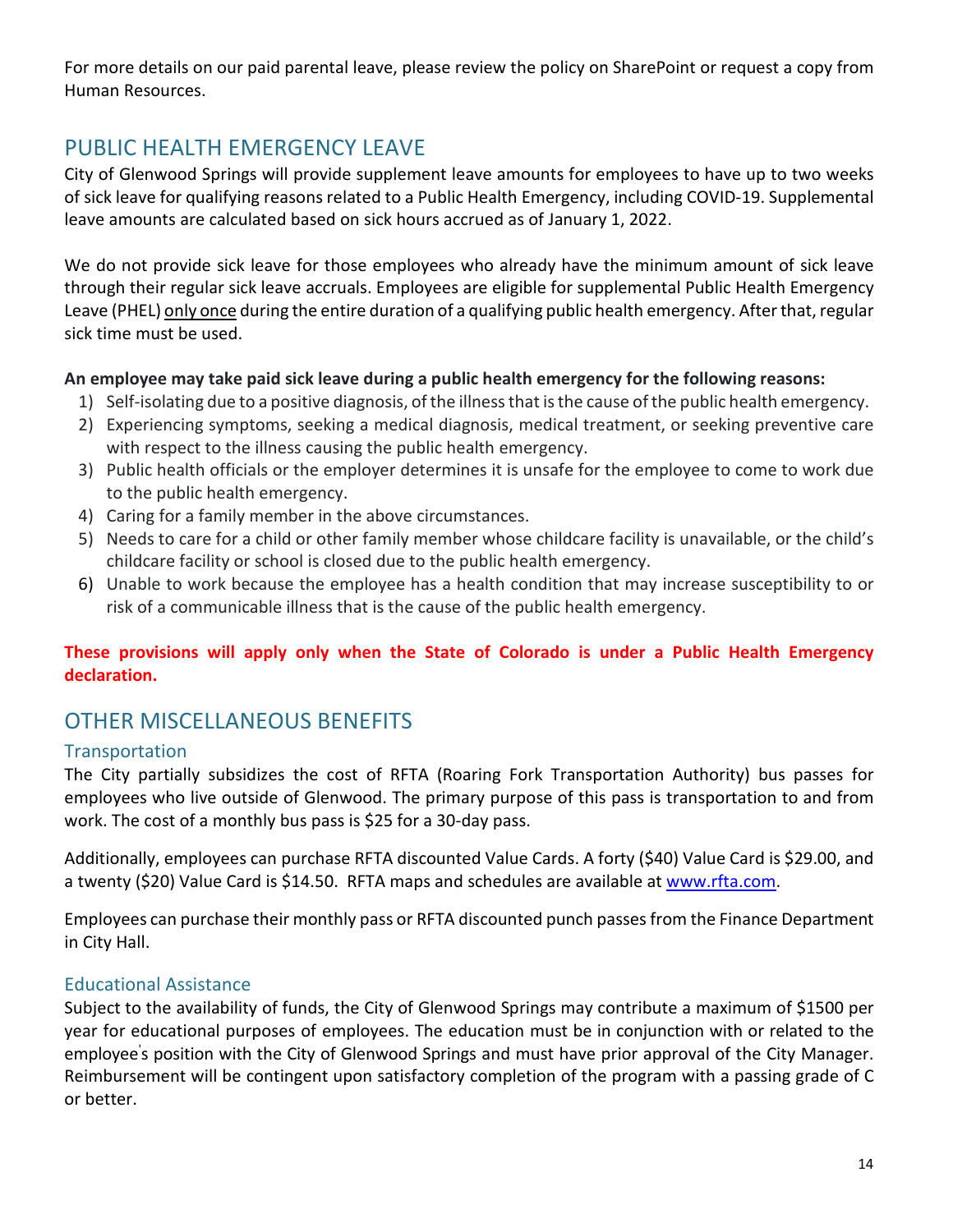If an employee voluntarily leaves City employment, repayment in part or full for the educational instruction may be required. Employees will be asked to sign an agreement stating such. Employees are encouraged to discuss their education needs with their supervisor prior to enrolling if they plan on applying for educational assistance.

<span id="page-14-0"></span>Community Center Membership



Employees may enjoy a free membership to the Glenwood Springs Community Center. This is a taxed benefit.

Full-time employees are eligible for passes for themselves and immediate family or household members. This includes a spouse or domestic partner and children aged 23 or younger who reside in the household.

**Glenwood Springs Community Center 100 Wulfsohn Road Glenwood Springs, CO 81601**

The membership includes access to open gym, winter public ice skating, unlimited use of the fitness center, fitness orientations, free public swim, and use of the internet lab. All other Community Center fees for charged services will be at the rate of a resident member.

To activate your membership, please use the authorization form provided at the time of new hire orientation. To renew your membership each year, please contact the Community Center front desk at (970) 384-6301. This free membership will continue if you are currently an employee.

# <span id="page-14-1"></span>Wellness Benefit

The City of Glenwood Springs maintains a comprehensive Wellness Program and is dedicated to the wellness and the preventive care of its employees and their families. This Wellness Program has been designed for all levels of health and fitness.

Full-time employees can earn up to 16 hours of paid time off annually for participating in qualifying wellness activities throughout the year. These hours do not rollover into the next calendar year; they are also not paid out. The timeframe for submitting wellness time this year ends on November 30, 2022. Each predetermined activity approved by the Wellness Committee will be allocated a time off value. Employees must utilize their accumulated wellness hours by December 31, 2022.